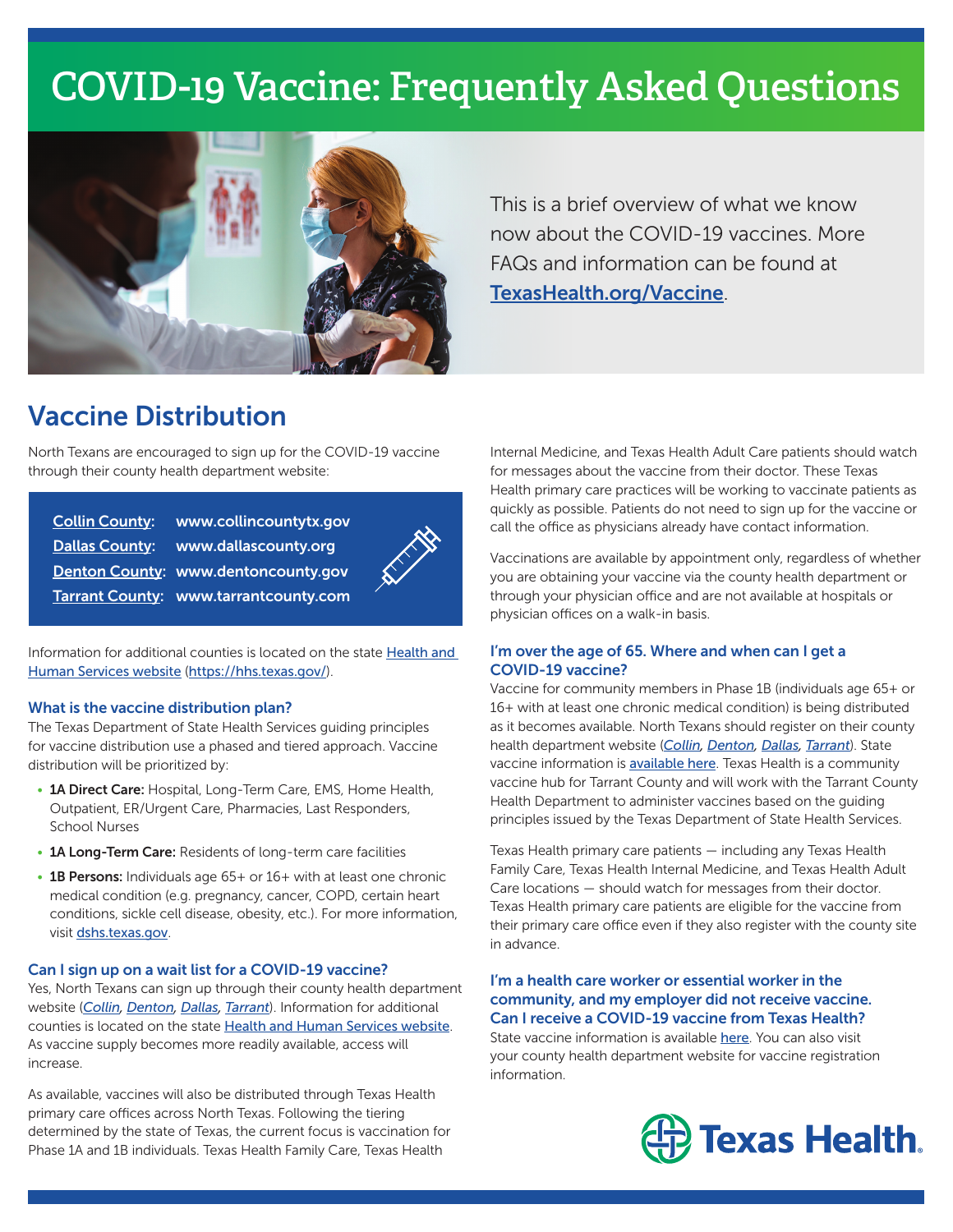# General Vaccine Information

#### If I've already had COVID-19, would the vaccine be helpful?

Due to the severe health risks associated with COVID-19 and the fact that re-infection with COVID-19 is possible, people may be advised to get a COVID-19 vaccine even if they have been sick with COVID-19 before.

At this time, experts do not know how long someone is protected from getting sick again after recovering from COVID-19. The immunity someone gains from having an infection, called natural immunity, varies from person to person. Some early evidence suggests natural immunity may not last very long.

Individuals who are known COVID-19 positive should wait to receive the vaccine until they are symptom free and no longer require isolation. There is no minimal interval between infection and vaccination, but current evidence suggests reinfection is unlikely within 90 days, so individuals may choose to defer the vaccine until the end of the 90-day period.

#### How were the vaccines tested?

Clinical trials are evaluating investigational COVID-19 vaccines in tens of thousands of study participants to enable the U.S. Food and Drug Administration to determine safety and effectiveness. These clinical trials are being conducted according to the FDA's rigorous standards.

#### *The trials are conducted in three phases.*

**Phase 1** - The vaccine is given to a small number of generally healthy people to assess its safety at increasing doses and to gain early information about how well the vaccine works to induce an immune response in people.

**Phase 2** - Studies include more people with varying health statuses and from different demographic groups receiving various dosages. These studies provide additional safety information and may provide initial information regarding the effectiveness of the vaccine.

**Phase 3** - The vaccine is administered to thousands of people in randomized, controlled studies involving broad demographic groups. In a randomized, controlled study, individuals are allocated at random to receive the vaccine and are compared against those in the study who did not receive the vaccine. This phase generates critical information on effectiveness and additional important safety data. It provides additional information about the immune response in people who receive the vaccine compared to those who receive a control, such as a placebo. ([FDA](https://www.fda.gov/vaccines-blood-biologics/vaccines/emergency-use-authorization-vaccines-explained))

### Do I need to keep the vaccination card that I receive after my first dose?

Yes. The vaccination card lists the date of your first dose, which can help remind you when your second dose is due. It also lists the vaccine manufacturer (e.g. Pfizer or Moderna) and can serve as proof of vaccination.

#### Will the COVID-19 vaccine be free?

The CDC says that [vaccine doses purchased with U.S. taxpayer](https://www.cdc.gov/coronavirus/2019-ncov/vaccines/faq.html)  [dollars will be given to the American people at no cost](https://www.cdc.gov/coronavirus/2019-ncov/vaccines/faq.html). However, vaccine providers may charge an administration fee for giving the vaccine dose to someone. Vaccine providers can get this fee reimbursed by the patient's public or private insurance company or, for uninsured patients, by the Health Resources and Services Administration's Provider Relief Fund.

### If I get the COVID-19 vaccine, can I relax the safety precautions I have been taking?

No. The vaccine does not replace the need for safety precautions such as:



wearing a mask,



maintaining a safe distance,



washing your hands and



limiting gatherings with individuals outside your household.